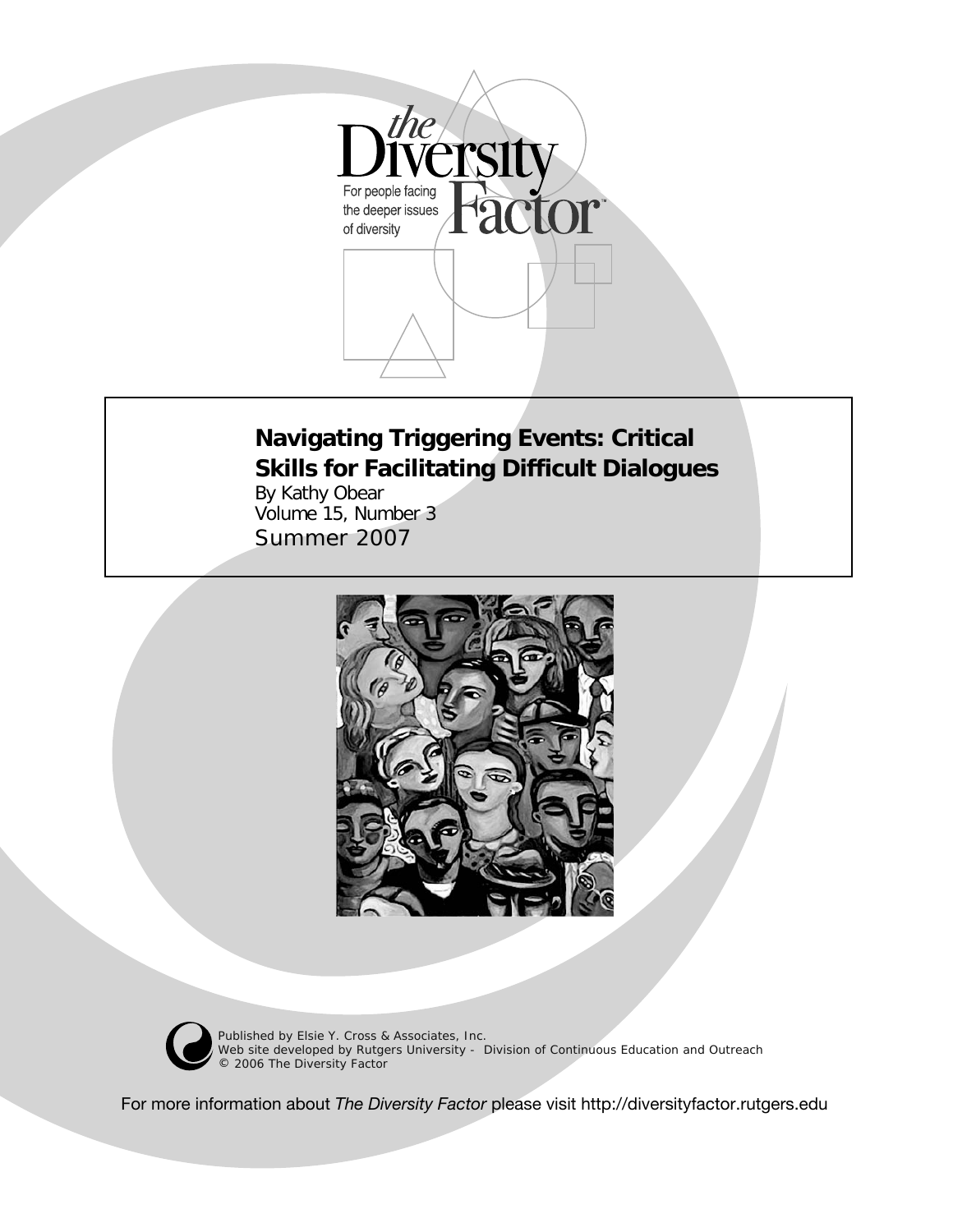**The Diversity Factor © 2007 ISSN 1545-2808 Summer 2007 Generational Diversity**  Volume 15, Number 3

# **DIVERSITY PRACTITIONER TOOLS Navigating Triggering Events: Critical Skills for Facilitating Difficult Dialogues**

Kathy Obear



Kathy Obear, Managing Partner of Alliance for Change and a member of the Elsie Y. Cross Associates network of consultants, brings more than 20 years experience as a trainer and organization development consultant. She specializes in managing diversity, team and organizational effectiveness, conflict resolution and change management.

Facilitating dialogues about issues of diversity, inclusion and equity can be challenging and stressful work. It involves exploring areas that are not typically addressed in traditional learning environments. Whether conscious of it or not, facilitators and participants bring most, if not all, of who they are to the learning environment, including their fears, biases, stereotypes, memories of past traumas and current life experiences.<sup>1</sup>

As a result many facilitators report being "hooked" by the comments and actions of participants and feel "triggered" emotions, including anger, fear, embarrassment, pain and sadness. Many experts in the field use the term "trigger" to describe the "instantaneous response to stimuli without accompanying conscious thought. $\frac{2}{2}$ 

During a "triggering event" facilitators experience an intense, often unexpected, emotional reaction to an external or internal stimulus and are often surprised by how the intensity of their emotions is disproportionate to the original stimulus. They can become disoriented or "de-skilled" and may react automatically out of their feelings rather than responding with their full range of intervention techniques.

Triggering events might not, in and of themselves, pose a problem in a workshop. Facilitators can effectively navigate triggering events by using their emotions and insights as a resource for intervening on behalf of themselves and the participants. Nonetheless, how facilitators typically respond to triggers can impact their ability to effectively appraise, diagnose and respond during difficult dialogues. $3$  It is imperative that facilitators effectively manage themselves when they are triggered so that they both model the skills and attitudes they are teaching in the session, as well as uphold the principle of "do no harm."

**"Whether conscious of it or not, facilitators and participants bring most, if not all, of who they are to the learning environment, including their fears, biases, stereotypes, memories of past traumas and current life experiences."**

In this article I present seven steps of the Triggering Event Cycle and some critical skills for navigating triggering events. The goal of this article is to identify practical self-management and facilitation strategies that allow effective navigation of triggering events during workshops, especially those that explore issues of diversity and inclusion.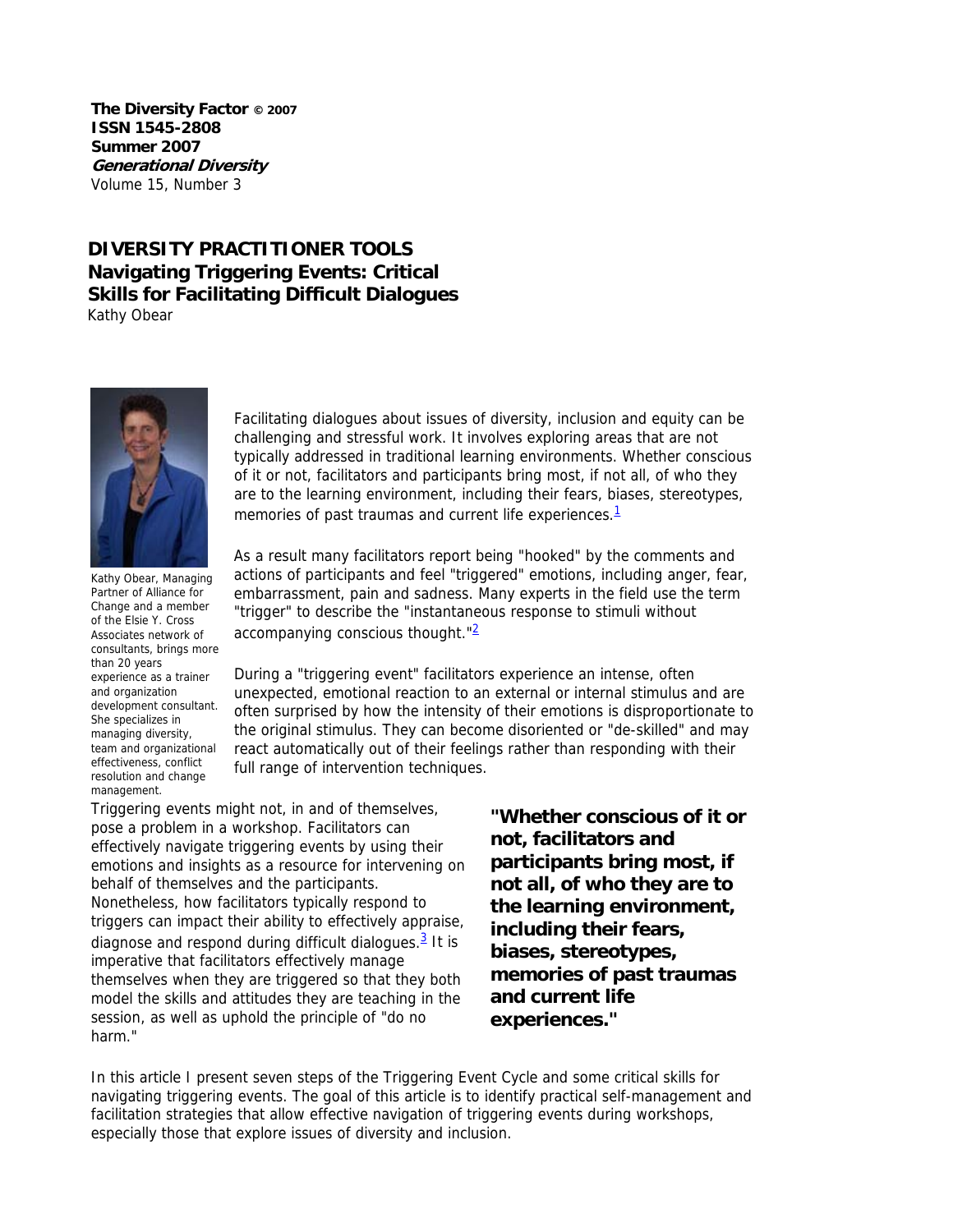## **The Triggering Event Cycle**

Diversity practitioners and facilitators report feeling less satisfied with the impact of their behavior when they react unconsciously to triggering events by engaging in aggressive arguments, using sarcastic or belittling comments, acting defensively, interrupting participants, ignoring the situation, "telling" participants what they did wrong and shutting down. The model, Triggering Event Cycle, provides a conceptual framework to understand the phenomenon of triggering events. It can help facilitators be conscious and intentional as they choose how to respond when they feel triggered and is useful in diagnosing and interrupting a triggered reaction. It can also re-establish a sense of emotional equilibrium in order to thoughtfully choose an effective response in the moment.

Triggering reactions seem to occur almost simultaneously in a "split second" and appear to be cyclical in nature. This finding is consistent with research in the literature on group dynamics $4$ about how people make meaning of events and the "ABC's" of Rational Emotive Therapy,  $\frac{5}{5}$  Albert Ellis' framework that describes the interactions among an activating event and a person's thoughts, beliefs, feelings and resulting actions. This pattern of reactions is outlined below.

| Seven Steps of the Triggering Cycle |                                                                                                                  |
|-------------------------------------|------------------------------------------------------------------------------------------------------------------|
| Step 1                              | Stimulus occurs.                                                                                                 |
| Step 2                              | The stimulus "triggers" an intrapersonal "root" (a memory,<br>past trauma or experience, fear, prejudice).       |
| Step 3                              | These intrapersonal issues form a lens through which a<br>facilitator creates a "story" about what is happening. |
| Step 4                              | The story a facilitator creates shapes the cognitive,<br>emotional and physiological reactions s/he experiences. |
| Step 5                              | The intention of a facilitator's response is influenced by<br>the story s/he creates.                            |
| Step 6                              | The facilitator reacts to the stimulus.                                                                          |
| Step 7                              | The facilitator's reaction may be a trigger for participants<br>and/or another facilitator.                      |

In the following sections each step will be described and strategies suggested for facilitators to navigate triggering events during dialogues about issues of diversity and inclusion. Included is Figure 1, which graphically illustrates the process.

**STEP 1 — The Triggering Event Cycle begins with a triggering event.** Diversity practitioners report that they primarily feel triggered by the comments and actions of participants responding from various dominant group members. Common triggers are offensive remarks by dominant group members — often white, male heterosexuals — who portray themselves as "victims" of "reverse discrimination" or refuse to "own" their privilege, arrogance, domination of "airtime," bullying or controlling behavior and challenge to the competence or credibility of the facilitator.

Facilitators may or may not be aware that they feel triggered. It is critical that facilitators increase their awareness of their common triggers so they can both anticipate triggering events and recognize when they occur. $6$  Once facilitators realize they feel triggered, they can implement self-management tools to moderate their emotional reactions in order to thoughtfully choose an effective response. In addition, they can use an activity to give themselves a "time out" to re-center, including taking a break, assigning a journaling task or having participants pair up to talk about their reactions. $<sup>1</sup>$ </sup>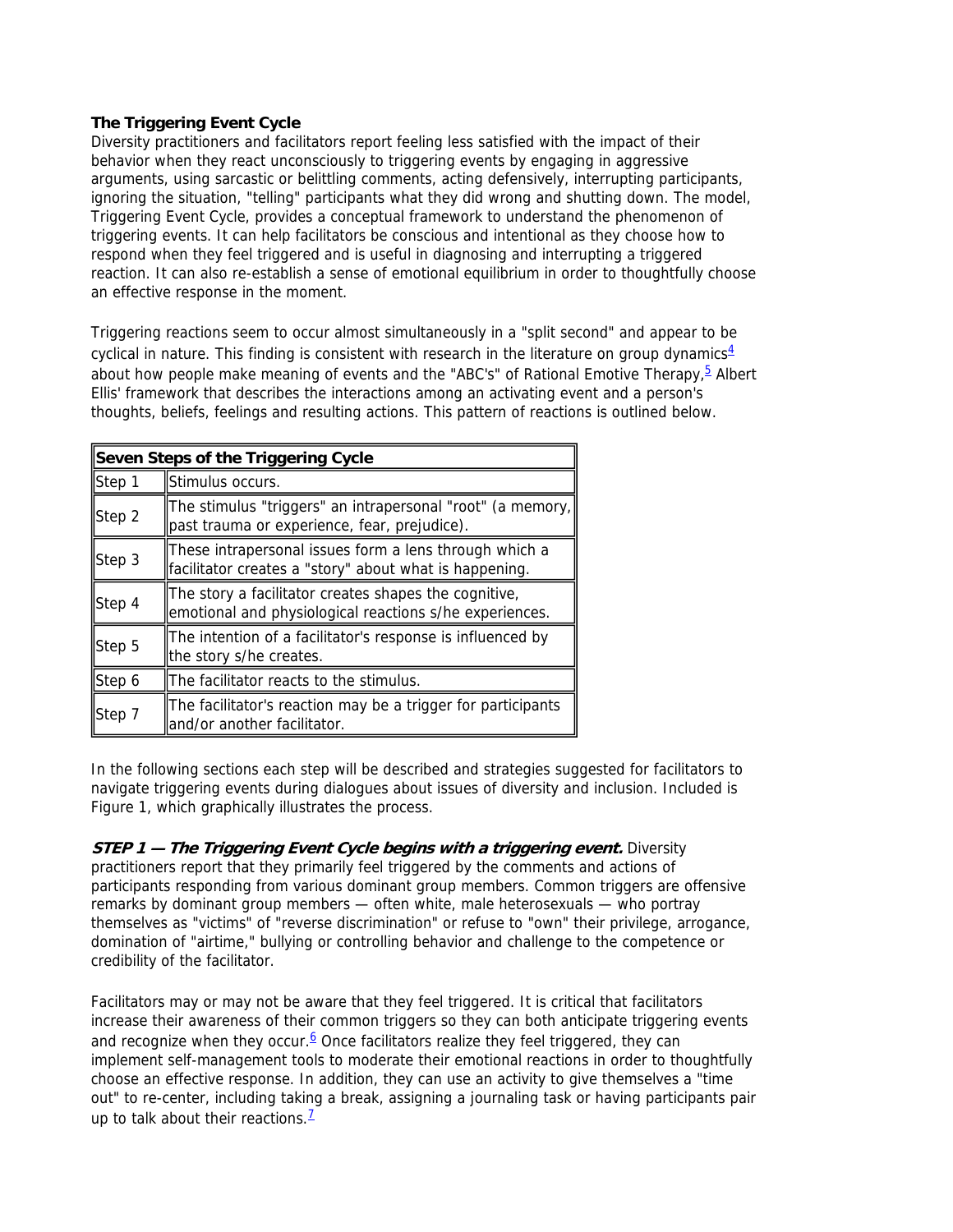

© Kathy Obear (www.allianceforchange.com)

## **STEP 2 — Triggered reactions are often "rooted" in unexplored or unresolved**

**intrapersonal issues.** Facilitators are often unaware that an event has restimulated their intrapersonal issues. Triggering events are often fueled by one or more of the following internal "roots:"

- current life issues and dynamics (fatigue, illness, crises, stressors)
- unresolved or unhealed past issues, traumas and "wounds"
- fear and anxiety (I'm incompetent, I'll lose credibility, I'll make a mistake, people will be hurt if I mismanage this situation)
- needs (for control or approval; to be right or seen as competent; to be liked), and/or
- prejudices and assumptions.

These reactivated intrapersonal issues can impact facilitators at every subsequent step in the Cycle, including how they select and attend to data, how they make meaning and interpret the situation, what emotions they experience and how they respond.

A centered and clear facilitator is the primary tool for navigating triggers, yet many diversity practitioners have not explored the intrapsychic roots which fuel their ineffective reactions during triggering events. Facilitators who examine the roots of their triggers and participate in personal healing work report experiencing fewer triggering events and greater skill and confidence when navigating those they encounter. Exploring the roots of a triggering event can help facilitators negotiate their emotions in the moment as well as identify opportunities for further personal growth and healing.

**Step 3 — Facilitators make meaning of triggering events through the "lenses" of their restimulated intrapersonal roots.** This step is often unconscious and facilitators may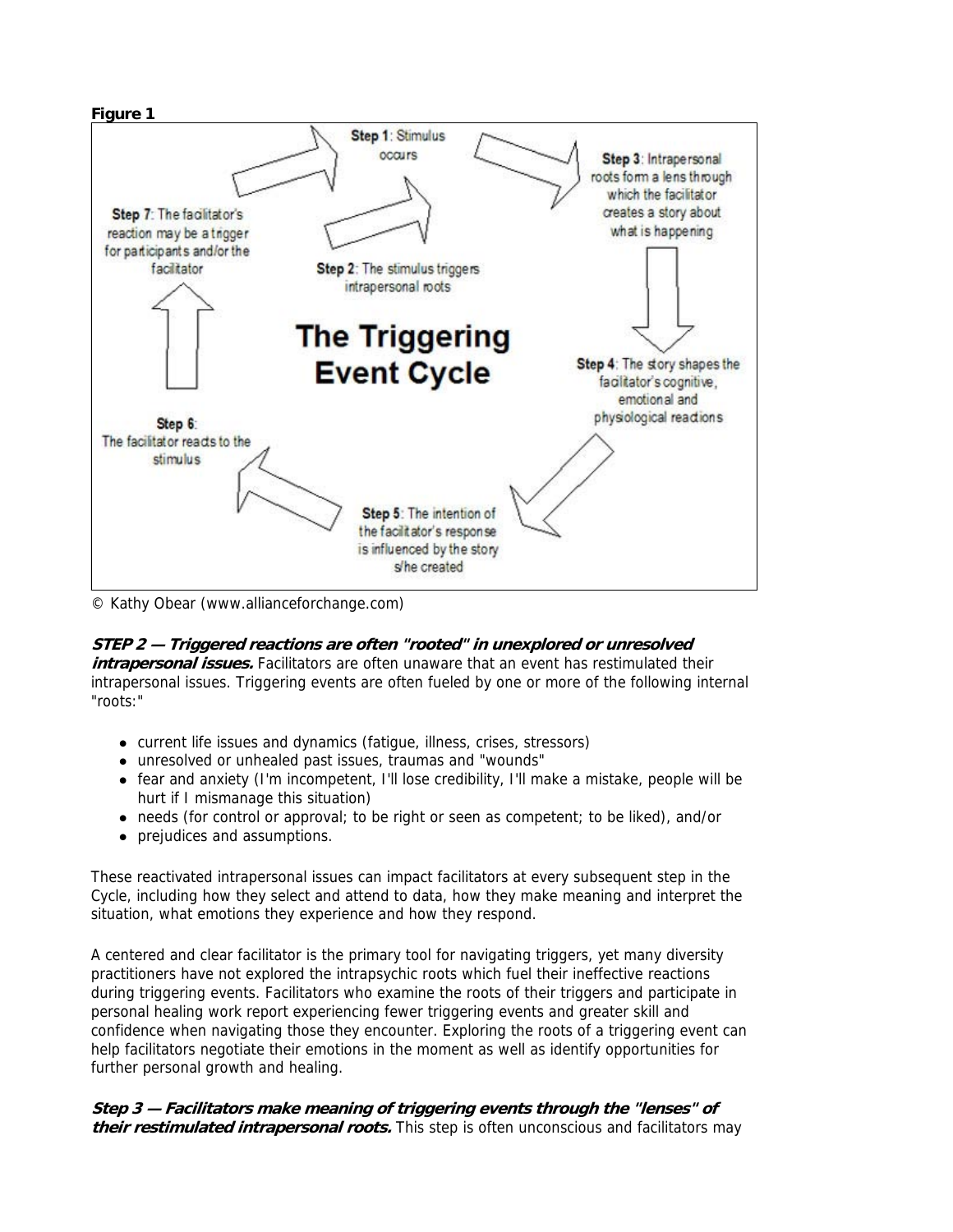not yet realize they are triggered. The following personal example illustrates how facilitators create a "story" about a triggering event based upon their reactivated intrapersonal issues.

I was facilitating a diversity training session with a lead trainer who was an older male colleague. I had previously made several suggestions that he had not incorporated into the design. When he once again did not use my suggestion, I felt angry and dismissed. I felt invisible and very small. I thought he was being sexist, arrogant, self-centered and domineering. I was so angry I just shut down and had trouble partnering with him for the rest of the session. As I look back, I realize that the intensity of my reaction was out of proportion to the moment. I was retriggered into painful memories of when my father and other men had ignored or dismissed me. If I had been less triggered I might have discussed the impact I was experiencing with my colleague. By shutting down I missed an opportunity to have an honest dialogue with him and possibly create a more effective design for the session.

It is critical that facilitators understand how their current life issues, unconscious feelings and past experiences can shade and drive their perceptions, appraisals and interventions, and result in inappropriate and counterproductive reactions. $8$ 

In addition, facilitators need to develop the ability to first recognize the "story" they have created based on their intrapersonal issues and then shift their appraisal and interpretation of the trigger.<sup>9</sup> Facilitators report that using self-talk to re-write their story increases their ability to effectively navigate triggering events. Self-talk to shift appraisals about participants include: "They're doing the best they can;" "They're scared and just need some more skills and knowledge;" and "What's triggering them? What are their roots? What are they afraid of?"

Self-statements that help shift stories about the facilitator's ability to manage the situation include: "I've negotiated tough situations before," "I can handle this..." and "Trust the process...everything happens for a reason." Finally, facilitators can shift their appraisal by exploring the roots of their trigger: "Why am I so triggered? Who or what does this person remind me of? What unresolved issues might be fueling my reaction?"

**Step 4 — The story facilitators create about a situation influences their cognitive, emotional and physiological reactions.** If facilitators interpret the silence of dominant group members as resistance, then their reactive self-talk may include: "They are so typical... so arrogant, privileged and clueless... These are "our future leaders'... what a joke! I'm so tired of all these white people who don't get it..." As a result they may feel angry, judgmental, tense and "ready to fight."

Conversely, if facilitators assume that the dominant group members are quiet because they are feeling afraid and incompetent, then they may experience very different self-talk, including "Maybe they're scared and unskilled... I know what that feels like for myself... I wonder what I can do to help them feel safer to speak up?" In this case, facilitators might feel compassion and a softening of the heart. Shifting appraisals using cognitive self-statements will most likely deescalate triggered emotions and mitigate any physiological reactions.

Facilitators need to identify the common emotional, physical and cognitive reactions they experience during triggering events. If they are aware of these "early warning signals" they may be more likely to notice they are triggered before they react automatically out of their feelings.

### **Step 5 — Whether conscious of this step or not, the intentions of facilitator responses are influenced by the stories they create.** A facilitator's intentions impact how he or she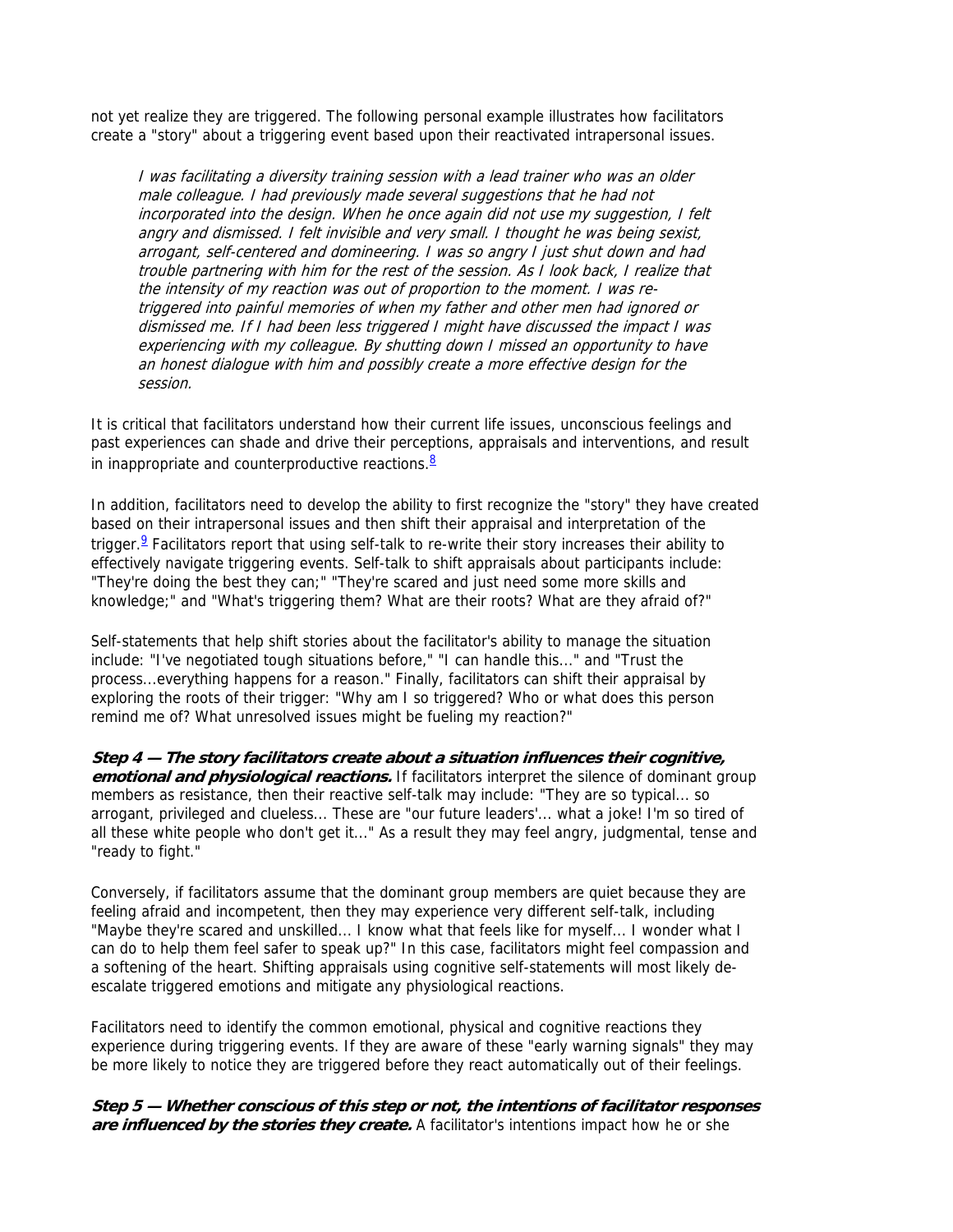responds during triggering events.<sup>10</sup> Diversity practitioners identify a range of intentions when they feel less satisfied with their response, including wanting to intimidate, put down or embarrass the participant, wanting to be liked, hoping to skim over and avoid any conflict and trying to change the participant or prove them wrong.

If facilitators recognize they are triggered and identify their negative intentions before they react, they can shift their intention to align with learning goals. Educators that were satisfied with how they responded during triggering events identified the following intentions for their interventions:

- $\bullet$  engage in respectful dialogue;
- $\bullet$  meet the participants "where they are;"
- $\bullet$  use the triggering event as a teachable moment;
- create safety for the expression of feelings and differing viewpoints; and
- model effective strategies to use when triggered.

Shifting their intention will most likely help facilitators better manage their emotions and choose a more effective intervention strategy.

**Step 6 — Facilitators report that when they are deeply triggered, they react in ways that undermine learning goals and possibly harm participants.** If facilitators use the Triggering Event Cycle to diagnose which step they are experiencing and implement effective self-management tools, they can choose a response that engages participants, embraces resistance and contributes to the learning process.

The following strategies were identified by facilitators as useful ways to navigate triggering events. Facilitators can:

- use self-disclosure to name their trigger and describe the dynamics they track in the moment;
- $\bullet$  share their feelings and test to see if other participants are feeling triggered, as well as;
- "engage the resistance" and move into deeper dialogue by asking the participant questions to gain further understanding or open up the dialogue to the rest of the group by inviting them to respond to the participant's comment.

Another powerful intervention is to "relate in" and make a connection with the participant(s) whose behavior is the source of the trigger. The following is a personal example of how to relate to the participant before sharing a differing perspective.

I triggered myself in a diversity session when a heterosexual participant said something like, "I believe homosexuality is immoral and a sin!" I took a moment to center and asked myself how I was just like this person and when I have felt similarly. Then I said, "I relate. I received very similar messages growing up," and then asked the group for a show of hands, "Who else relates?" And then I continued, "I struggled for years to make peace with those messages. I respect your right to your views and also believe we can find some common ground as we talk about how people who are gay, lesbian or bisexual feel discriminated against and targeted in this organization and society. For me, the conversation is about how to create an inclusive, respectful environment where all people have the same opportunity to develop and contribute, and no one has to experience negative treatment or discrimination."

Facilitators who have explored their own privileged group memberships are more likely to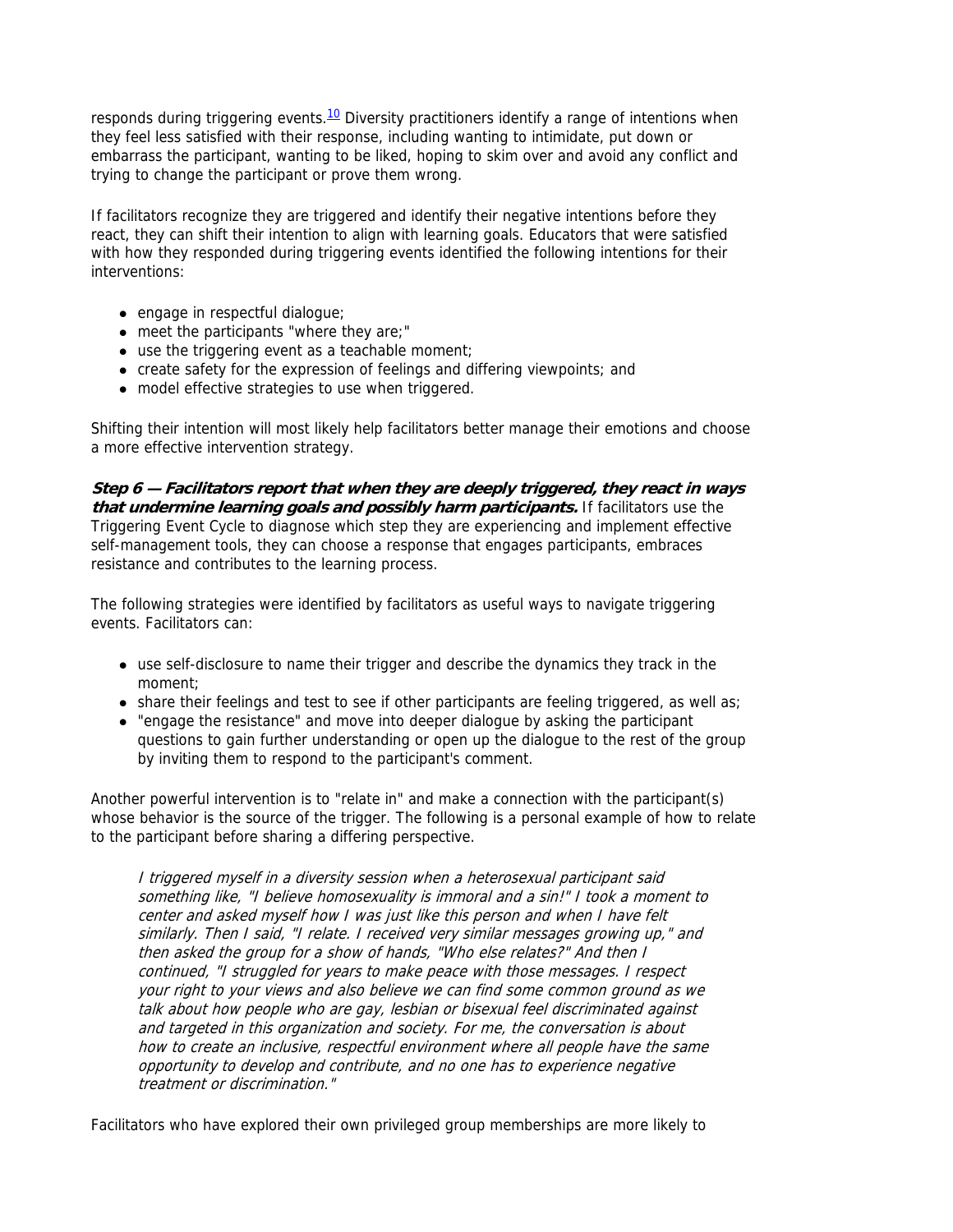anticipate triggering comments by members of dominant groups and effectively use their personal feelings and experiences to connect with participants.

Facilitators develop greater capacity to effectively engage the resistance of members of privileged groups when they have explored the depth of privilege and bias they have as a member of one or more dominant groups. For example, the more personal work a white lesbian does to identify and own her white privilege and racial biases, the more compassion she will have when responding to heterosexuals who make homophobic comments. As a result, the intervention may be more effective in building a connection with participants and deepening understanding and commitment to change.

**Step 7 — When facilitators react unconsciously out of triggered emotions, their**  *actions may become a trigger for participants,* **whose reactions may become another** trigger for the facilitator... and the Cycle continues. One helpful tool for facilitators who feel triggered by a participant's comments or behavior is to stop and ask themselves, "Did I do something first that may have triggered this person's reaction?" The following personal example illustrates this tool.

In a session I noticed I felt triggered after a participant directed a pointed, sarcastic comment to me with very intense energy. I responded, "I notice I'm feeling triggered, and I sense you are, too... Did I say or do something that triggered you?" She said she was offended by something I had said a few minutes before. As I reflected on her comments I realized I had felt triggered earlier and agreed that my comment was inappropriate. I apologized for the insensitivity of my remarks. I then asked to hear more about the impact of my behavior. I told her I would spend time exploring any intrapersonal issues that were fueling my comment and work to change my behavior in the future. I then asked if she were open to hearing about the impact of her comment on me, and we continued the dialogue by exploring her intent and the possible roots of her trigger.

Facilitators need to be prepared to explore the possibility that their comments or actions have triggered participants and, if so, to demonstrate effective recovery skills to acknowledge the participant's perspective, apologize for any negative impact and commit to responding differently in the future.

#### **Conclusion**

Feeling triggered by the comments and actions of participants, especially members of dominant groups, is a common phenomenon for facilitators of workshops exploring issues of diversity and inclusion. Using the Triggering Event Cycle can provide a diagnostic framework for navigating triggering events during difficult dialogues. When facilitators recognize that they feel triggered early in the process they can use self-management tools to moderate their emotional reactions and then more thoughtfully choose effective responses which further learning goals and model the behaviors they are teaching in their sessions.

#### **Endnotes**

1. Obear, K. H., 2001, Exploring the Phenomenon of Triggering Events for Social Justice Educators. Dissertation Abstracts International, 61 (07), 2563A. (UMI No. 9978535). References to this article are scattered throughout this material. 2. Hardiman, R., Jackson, B., & Griffin, P., 2007, Conceptual Foundations for Social Justice Education. In M. Adams, L. A. Bell, & P. Griffin (Eds.), Teaching for Diversity and Social Justice: A Sourcebook (2nd ed.) (pp. 35-66). New York: Routledge. 3. - Bargal, D. & Bar, H., 1990, Role Problems for Trainers in an Arab-Jewish Conflict Management Workshop. Small Group Research, 21(1), 5-27.

- Goodman, D. J., 1995, Difficult Dialogues: Enhancing Discussions about Diversity. College Teaching, 43(2), 47-52

- Griffin, P., 1997b, Introductory Module for the Single Issue Courses. In M. Adams, L. A. Bell, & P. Griffin (Eds.), Teaching for Diversity and Social Justice: A Sourcebook (pp.35-66). New York: Routledge.

- Schwarz, R. M., 1994, The Skilled Facilitator: Practical Wisdom for Developing Effective Groups. San Francisco: Jossey-Bass. - Weinstein, G. and Obear, K. H., 1992, Bias Issues in the Classroom: Encounters with the Teaching Self. In M. Adams (Ed.), Promoting Diversity in College Classrooms Innovative Responses for the Curriculum, Faculty, and Institutions. New Directions